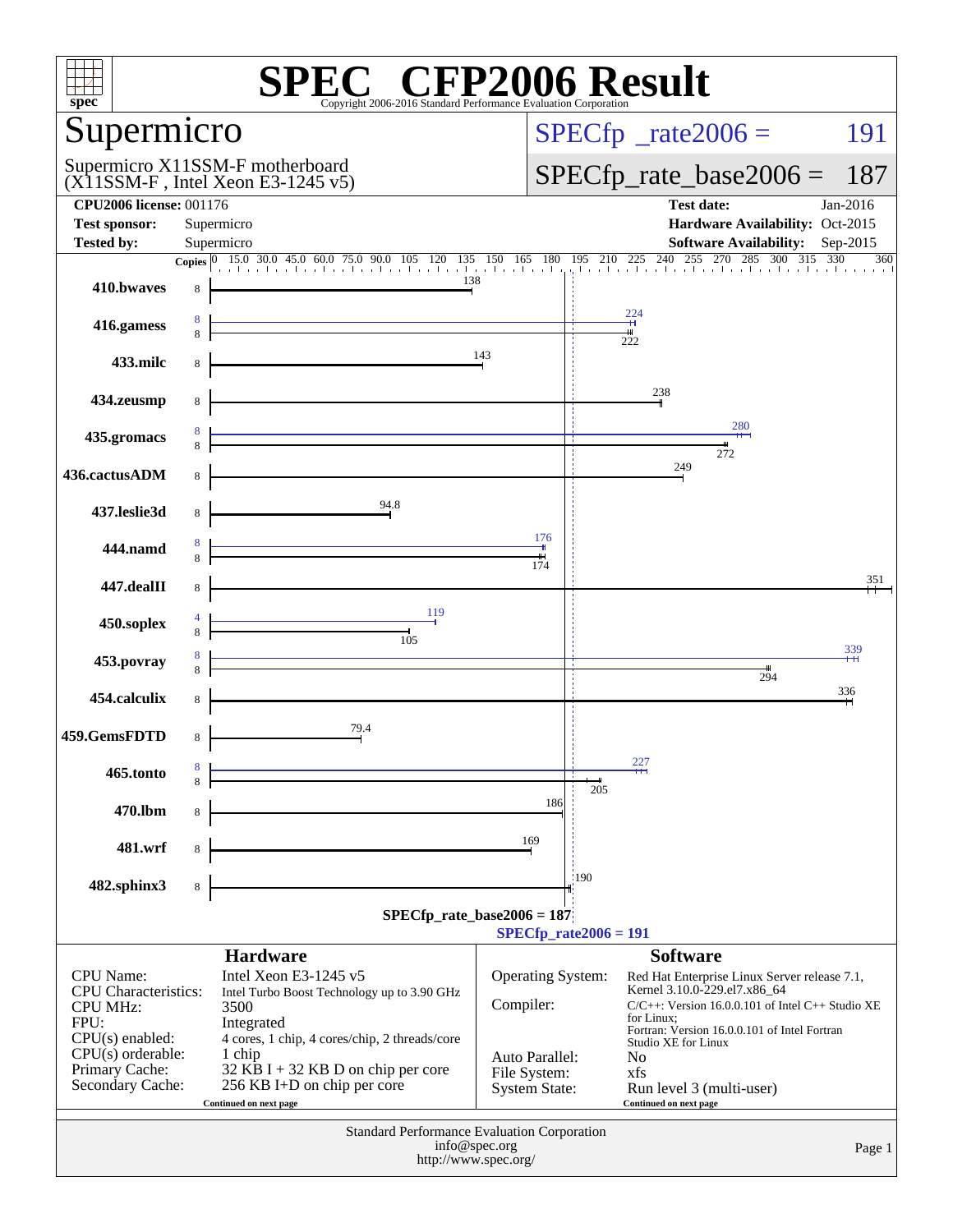

### Supermicro

#### $(X11SSM-F$ , Intel Xeon E3-1245 v5) Supermicro X11SSM-F motherboard

 $SPECTp_rate2006 = 191$ 

#### [SPECfp\\_rate\\_base2006 =](http://www.spec.org/auto/cpu2006/Docs/result-fields.html#SPECfpratebase2006) 187

| <b>CPU2006 license: 001176</b> |                                    |                                 | <b>Test date:</b><br>$Jan-2016$             |  |  |  |
|--------------------------------|------------------------------------|---------------------------------|---------------------------------------------|--|--|--|
| <b>Test sponsor:</b>           | Supermicro                         | Hardware Availability: Oct-2015 |                                             |  |  |  |
| <b>Tested by:</b>              | Supermicro                         |                                 | <b>Software Availability:</b><br>$Sep-2015$ |  |  |  |
| L3 Cache:                      | 8 MB I+D on chip per chip          | <b>Base Pointers:</b>           | $32/64$ -bit                                |  |  |  |
| Other Cache:                   | None                               | Peak Pointers:                  | $32/64$ -bit                                |  |  |  |
| Memory:                        | 32 GB (2 x 16 GB 2Rx8 PC4-2133P-E) | Other Software:                 | None                                        |  |  |  |
| Disk Subsystem:                | 1 x 400 GB SATA III SSD            |                                 |                                             |  |  |  |
| Other Hardware:                | None                               |                                 |                                             |  |  |  |

**[Results Table](http://www.spec.org/auto/cpu2006/Docs/result-fields.html#ResultsTable)**

| Results Tadie    |                |                |       |                                                                                                          |       |                |       |                |                |              |                |              |                |              |
|------------------|----------------|----------------|-------|----------------------------------------------------------------------------------------------------------|-------|----------------|-------|----------------|----------------|--------------|----------------|--------------|----------------|--------------|
|                  | <b>Base</b>    |                |       |                                                                                                          |       | <b>Peak</b>    |       |                |                |              |                |              |                |              |
| <b>Benchmark</b> | <b>Copies</b>  | <b>Seconds</b> | Ratio | <b>Seconds</b>                                                                                           | Ratio | <b>Seconds</b> | Ratio | <b>Copies</b>  | <b>Seconds</b> | <b>Ratio</b> | <b>Seconds</b> | <b>Ratio</b> | <b>Seconds</b> | <b>Ratio</b> |
| 410.bwayes       | 8              | 787            | 138   | 788                                                                                                      | 138   | 788            | 138   | 8              | 787            | 138          | 788            | 138          | 788            | 138          |
| 416.gamess       | 8              | 705            | 222   | 711                                                                                                      | 220   | 707            | 222   | 8              | 700            | 224          | 699            | 224          | 707            | 222          |
| $433$ .milc      | 8              | 512            | 143   | 512                                                                                                      | 143   | 512            | 143   | 8              | 512            | 143          | 512            | 143          | 512            | 143          |
| 434.zeusmp       | 8              | 306            | 238   | 306                                                                                                      | 238   | 307            | 237   | 8              | 306            | 238          | 306            | 238          | 307            | 237          |
| 435.gromacs      | 8              | 211            | 271   | 210                                                                                                      | 273   | 210            | 272   | 8              | 204            | 280          | 201            | 285          | 206            | 278          |
| 436.cactusADM    | 8              | 383            | 249   | 383                                                                                                      | 249   | 384            | 249   | 8              | 383            | 249          | 383            | 249          | 384            | 249          |
| 437.leslie3d     | 8              | 792            | 95.0  | 793                                                                                                      | 94.8  | 794            | 94.7  | 8              | 792            | 95.0         | 793            | 94.8         | 794            | 94.7         |
| 444.namd         | 8              | 368            | 174   | 363                                                                                                      | 177   | 370            | 174   | 8              | 366            | 175          | 364            | 176          | 365            | <u>176</u>   |
| 447.dealII       | $\overline{8}$ | 264            | 347   | 261                                                                                                      | 351   | 255            | 359   | $\overline{8}$ | 264            | 347          | 261            | 351          | 255            | 359          |
| 450.soplex       | $\overline{8}$ | 635            | 105   | 636                                                                                                      | 105   | 637            | 105   | $\overline{4}$ | 281            | 119          | 281            | 119          | 281            | <b>119</b>   |
| 453.povray       | 8              | 145            | 294   | 144                                                                                                      | 295   | 145            | 294   | 8              | 127            | 336          | <u>125</u>     | 339          | 125            | 342          |
| 454.calculix     | 8              | 197            | 336   | 197                                                                                                      | 336   | 195            | 339   | 8              | 197            | 336          | 197            | 336          | 195            | 339          |
| 459.GemsFDTD     | 8              | 1069           | 79.4  | 1069                                                                                                     | 79.4  | 1069           | 79.4  | 8              | 1069           | 79.4         | 1069           | 79.4         | 1069           | 79.4         |
| 465.tonto        | 8              | 384            | 205   | 396                                                                                                      | 199   | 382            | 206   | $\overline{8}$ | 350            | 225          | 346            | 227          | 342            | 230          |
| 470.1bm          | 8              | 592            | 186   | 592                                                                                                      | 186   | 592            | 186   | 8              | 592            | 186          | 592            | 186          | 592            | 186          |
| 481.wrf          | 8              | 529            | 169   | 528                                                                                                      | 169   | 529            | 169   | 8              | 529            | 169          | 528            | 169          | 529            | 169          |
| 482.sphinx3      | $\overline{8}$ | 824            | 189   | 822                                                                                                      | 190   | 821            | 190   | 8              | 824            | 189          | 822            | <b>190</b>   | 821            | 190          |
|                  |                |                |       | Results appear in the order in which they were run. Bold underlined text indicates a median measurement. |       |                |       |                |                |              |                |              |                |              |

**[Submit Notes](http://www.spec.org/auto/cpu2006/Docs/result-fields.html#SubmitNotes)**

 The taskset mechanism was used to bind copies to processors. The config file option 'submit' was used to generate taskset commands to bind each copy to a specific processor. For details, please see the config file.

#### **[Operating System Notes](http://www.spec.org/auto/cpu2006/Docs/result-fields.html#OperatingSystemNotes)**

Stack size set to unlimited using "ulimit -s unlimited"

#### **[Platform Notes](http://www.spec.org/auto/cpu2006/Docs/result-fields.html#PlatformNotes)**

As tested, the system used a Supermicro CSE-113MFAC2-R606CB chassis. The chassis is configured with 2 PWS-606P-1R redundant power supply, 1 SNK-P0046P heatsink, as well as 4 FAN-0154L4 middle cooling fan.

Continued on next page

Standard Performance Evaluation Corporation [info@spec.org](mailto:info@spec.org) <http://www.spec.org/>

Page 2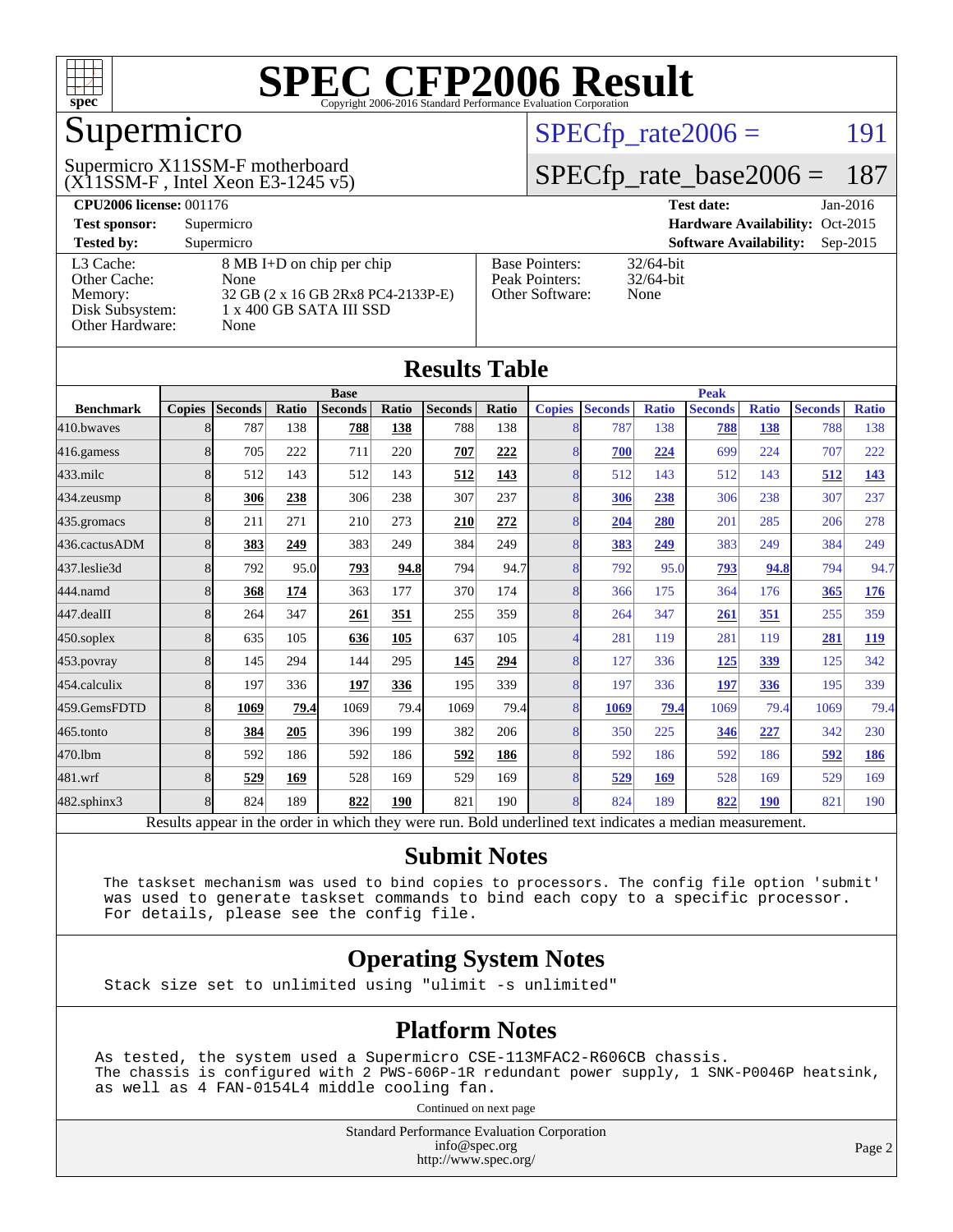

#### Supermicro

 $SPECfp_rate2006 =$  191

(X11SSM-F , Intel Xeon E3-1245 v5) Supermicro X11SSM-F motherboard

[SPECfp\\_rate\\_base2006 =](http://www.spec.org/auto/cpu2006/Docs/result-fields.html#SPECfpratebase2006) 187

**[CPU2006 license:](http://www.spec.org/auto/cpu2006/Docs/result-fields.html#CPU2006license)** 001176 **[Test date:](http://www.spec.org/auto/cpu2006/Docs/result-fields.html#Testdate)** Jan-2016 **[Test sponsor:](http://www.spec.org/auto/cpu2006/Docs/result-fields.html#Testsponsor)** Supermicro Supermicro **[Hardware Availability:](http://www.spec.org/auto/cpu2006/Docs/result-fields.html#HardwareAvailability)** Oct-2015 **[Tested by:](http://www.spec.org/auto/cpu2006/Docs/result-fields.html#Testedby)** Supermicro **Supermicro [Software Availability:](http://www.spec.org/auto/cpu2006/Docs/result-fields.html#SoftwareAvailability)** Sep-2015

#### **[Platform Notes \(Continued\)](http://www.spec.org/auto/cpu2006/Docs/result-fields.html#PlatformNotes)**

Standard Performance Evaluation Corporation [info@spec.org](mailto:info@spec.org) <http://www.spec.org/> Page 3 Sysinfo program /usr/cpu2006/config/sysinfo.rev6914 \$Rev: 6914 \$ \$Date:: 2014-06-25 #\$ e3fbb8667b5a285932ceab81e28219e1 running on X10SRA-01 Thu Jan 21 11:37:47 2016 This section contains SUT (System Under Test) info as seen by some common utilities. To remove or add to this section, see: <http://www.spec.org/cpu2006/Docs/config.html#sysinfo> From /proc/cpuinfo model name : Intel(R) Xeon(R) CPU E3-1245 v5 @ 3.50GHz 1 "physical id"s (chips) 8 "processors" cores, siblings (Caution: counting these is hw and system dependent. The following excerpts from /proc/cpuinfo might not be reliable. Use with caution.) cpu cores : 4 siblings : 8 physical 0: cores 0 1 2 3 cache size : 8192 KB From /proc/meminfo MemTotal: 32768216 kB HugePages\_Total: 0 Hugepagesize: 2048 kB From /etc/\*release\* /etc/\*version\* os-release: NAME="Red Hat Enterprise Linux Server" VERSION="7.1 (Maipo)" ID="rhel" ID\_LIKE="fedora" VERSION\_ID="7.1" PRETTY\_NAME="Red Hat Enterprise Linux Server 7.1 (Maipo)" ANSI\_COLOR="0;31" CPE\_NAME="cpe:/o:redhat:enterprise\_linux:7.1:GA:server" redhat-release: Red Hat Enterprise Linux Server release 7.1 (Maipo) system-release: Red Hat Enterprise Linux Server release 7.1 (Maipo) system-release-cpe: cpe:/o:redhat:enterprise\_linux:7.1:ga:server uname -a: Linux X10SRA-01 3.10.0-229.el7.x86\_64 #1 SMP Thu Jan 29 18:37:38 EST 2015 x86\_64 x86\_64 x86\_64 GNU/Linux run-level 3 Jan 20 23:34 SPEC is set to: /usr/cpu2006<br>Filesystem Type Size Filesystem Type Size Used Avail Use% Mounted on<br>/dev/sda2 xfs 183G 13G 170G 7% / /dev/sda2 xfs 183G 13G 170G 7% / Additional information from dmidecode: Warning: Use caution when you interpret this section. The 'dmidecode' program reads system data which is "intended to allow hardware to be accurately Continued on next page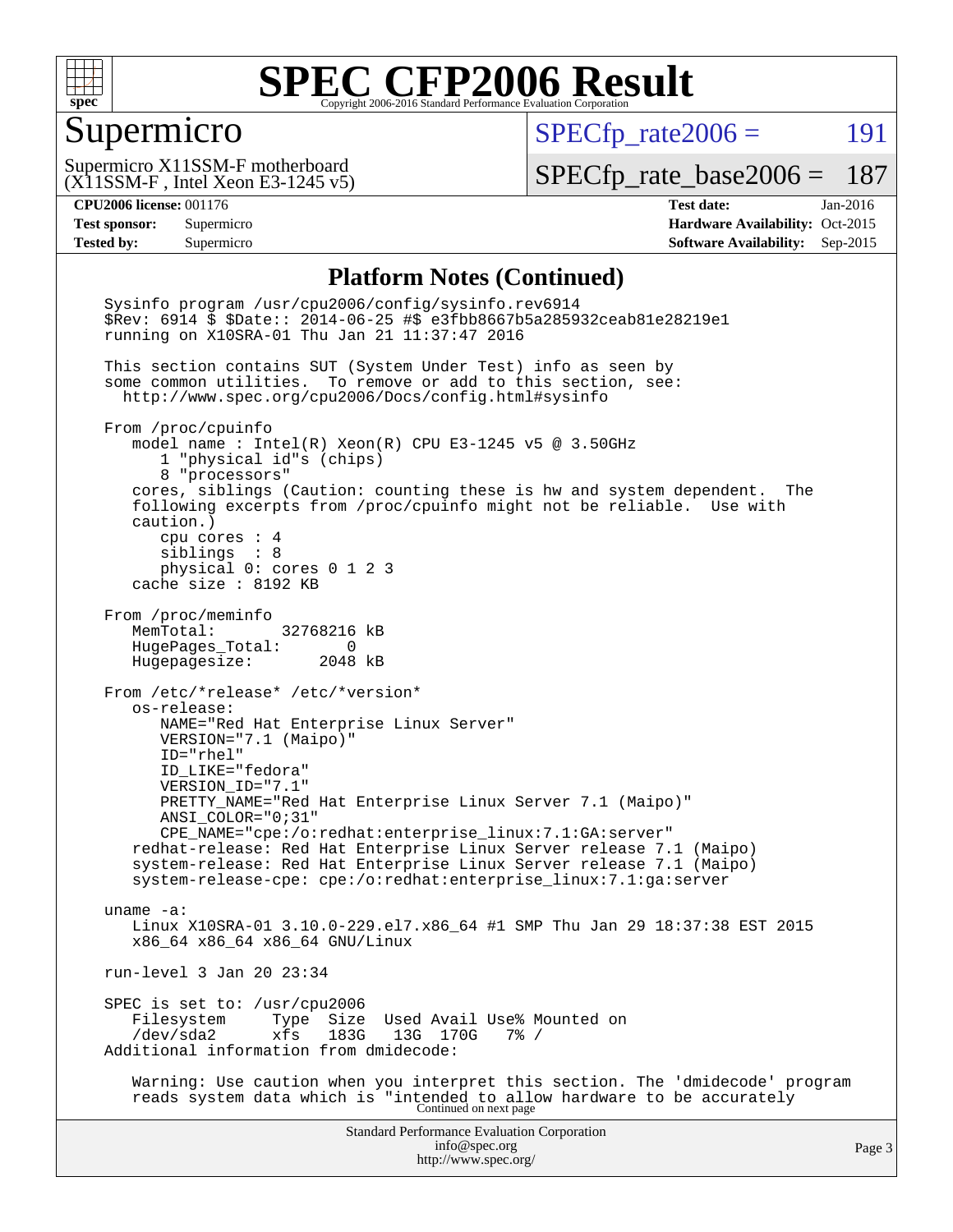

#### Supermicro

 $SPECTp\_rate2006 = 191$ 

(X11SSM-F , Intel Xeon E3-1245 v5) Supermicro X11SSM-F motherboard

[SPECfp\\_rate\\_base2006 =](http://www.spec.org/auto/cpu2006/Docs/result-fields.html#SPECfpratebase2006) 187

**[CPU2006 license:](http://www.spec.org/auto/cpu2006/Docs/result-fields.html#CPU2006license)** 001176 **[Test date:](http://www.spec.org/auto/cpu2006/Docs/result-fields.html#Testdate)** Jan-2016 **[Test sponsor:](http://www.spec.org/auto/cpu2006/Docs/result-fields.html#Testsponsor)** Supermicro Supermicro **[Hardware Availability:](http://www.spec.org/auto/cpu2006/Docs/result-fields.html#HardwareAvailability)** Oct-2015 **[Tested by:](http://www.spec.org/auto/cpu2006/Docs/result-fields.html#Testedby)** Supermicro **Supermicro [Software Availability:](http://www.spec.org/auto/cpu2006/Docs/result-fields.html#SoftwareAvailability)** Sep-2015

#### **[Platform Notes \(Continued\)](http://www.spec.org/auto/cpu2006/Docs/result-fields.html#PlatformNotes)**

 determined", but the intent may not be met, as there are frequent changes to hardware, firmware, and the "DMTF SMBIOS" standard.

 BIOS American Megatrends Inc. 1.0b 12/22/2015 Memory: 2x Not Specified Not Specified 2x Samsung M391A2K43BB1-CPB 16 GB 2 rank 2133 MHz

(End of data from sysinfo program)

#### **[General Notes](http://www.spec.org/auto/cpu2006/Docs/result-fields.html#GeneralNotes)**

Environment variables set by runspec before the start of the run: LD LIBRARY\_PATH = "/usr/cpu2006/libs/32:/usr/cpu2006/libs/64:/usr/cpu2006/sh"

 Binaries compiled on a system with 1x Intel Core i5-4670K CPU + 32GB memory using RedHat EL 7.1 Transparent Huge Pages enabled with: echo always > /sys/kernel/mm/transparent\_hugepage/enabled

**[Base Compiler Invocation](http://www.spec.org/auto/cpu2006/Docs/result-fields.html#BaseCompilerInvocation)**

[C benchmarks](http://www.spec.org/auto/cpu2006/Docs/result-fields.html#Cbenchmarks):  $icc$   $-m64$ 

[C++ benchmarks:](http://www.spec.org/auto/cpu2006/Docs/result-fields.html#CXXbenchmarks) [icpc -m64](http://www.spec.org/cpu2006/results/res2016q1/cpu2006-20160125-38778.flags.html#user_CXXbase_intel_icpc_64bit_bedb90c1146cab66620883ef4f41a67e)

[Fortran benchmarks](http://www.spec.org/auto/cpu2006/Docs/result-fields.html#Fortranbenchmarks): [ifort -m64](http://www.spec.org/cpu2006/results/res2016q1/cpu2006-20160125-38778.flags.html#user_FCbase_intel_ifort_64bit_ee9d0fb25645d0210d97eb0527dcc06e)

[Benchmarks using both Fortran and C](http://www.spec.org/auto/cpu2006/Docs/result-fields.html#BenchmarksusingbothFortranandC): [icc -m64](http://www.spec.org/cpu2006/results/res2016q1/cpu2006-20160125-38778.flags.html#user_CC_FCbase_intel_icc_64bit_0b7121f5ab7cfabee23d88897260401c) [ifort -m64](http://www.spec.org/cpu2006/results/res2016q1/cpu2006-20160125-38778.flags.html#user_CC_FCbase_intel_ifort_64bit_ee9d0fb25645d0210d97eb0527dcc06e)

### **[Base Portability Flags](http://www.spec.org/auto/cpu2006/Docs/result-fields.html#BasePortabilityFlags)**

 410.bwaves: [-DSPEC\\_CPU\\_LP64](http://www.spec.org/cpu2006/results/res2016q1/cpu2006-20160125-38778.flags.html#suite_basePORTABILITY410_bwaves_DSPEC_CPU_LP64) 416.gamess: [-DSPEC\\_CPU\\_LP64](http://www.spec.org/cpu2006/results/res2016q1/cpu2006-20160125-38778.flags.html#suite_basePORTABILITY416_gamess_DSPEC_CPU_LP64) 433.milc: [-DSPEC\\_CPU\\_LP64](http://www.spec.org/cpu2006/results/res2016q1/cpu2006-20160125-38778.flags.html#suite_basePORTABILITY433_milc_DSPEC_CPU_LP64) 434.zeusmp: [-DSPEC\\_CPU\\_LP64](http://www.spec.org/cpu2006/results/res2016q1/cpu2006-20160125-38778.flags.html#suite_basePORTABILITY434_zeusmp_DSPEC_CPU_LP64) 435.gromacs: [-DSPEC\\_CPU\\_LP64](http://www.spec.org/cpu2006/results/res2016q1/cpu2006-20160125-38778.flags.html#suite_basePORTABILITY435_gromacs_DSPEC_CPU_LP64) [-nofor\\_main](http://www.spec.org/cpu2006/results/res2016q1/cpu2006-20160125-38778.flags.html#user_baseLDPORTABILITY435_gromacs_f-nofor_main) 436.cactusADM: [-DSPEC\\_CPU\\_LP64](http://www.spec.org/cpu2006/results/res2016q1/cpu2006-20160125-38778.flags.html#suite_basePORTABILITY436_cactusADM_DSPEC_CPU_LP64) [-nofor\\_main](http://www.spec.org/cpu2006/results/res2016q1/cpu2006-20160125-38778.flags.html#user_baseLDPORTABILITY436_cactusADM_f-nofor_main) 437.leslie3d: [-DSPEC\\_CPU\\_LP64](http://www.spec.org/cpu2006/results/res2016q1/cpu2006-20160125-38778.flags.html#suite_basePORTABILITY437_leslie3d_DSPEC_CPU_LP64) 444.namd: [-DSPEC\\_CPU\\_LP64](http://www.spec.org/cpu2006/results/res2016q1/cpu2006-20160125-38778.flags.html#suite_basePORTABILITY444_namd_DSPEC_CPU_LP64) 447.dealII: [-DSPEC\\_CPU\\_LP64](http://www.spec.org/cpu2006/results/res2016q1/cpu2006-20160125-38778.flags.html#suite_basePORTABILITY447_dealII_DSPEC_CPU_LP64) 450.soplex: [-DSPEC\\_CPU\\_LP64](http://www.spec.org/cpu2006/results/res2016q1/cpu2006-20160125-38778.flags.html#suite_basePORTABILITY450_soplex_DSPEC_CPU_LP64)

Continued on next page

Standard Performance Evaluation Corporation [info@spec.org](mailto:info@spec.org) <http://www.spec.org/>

Page 4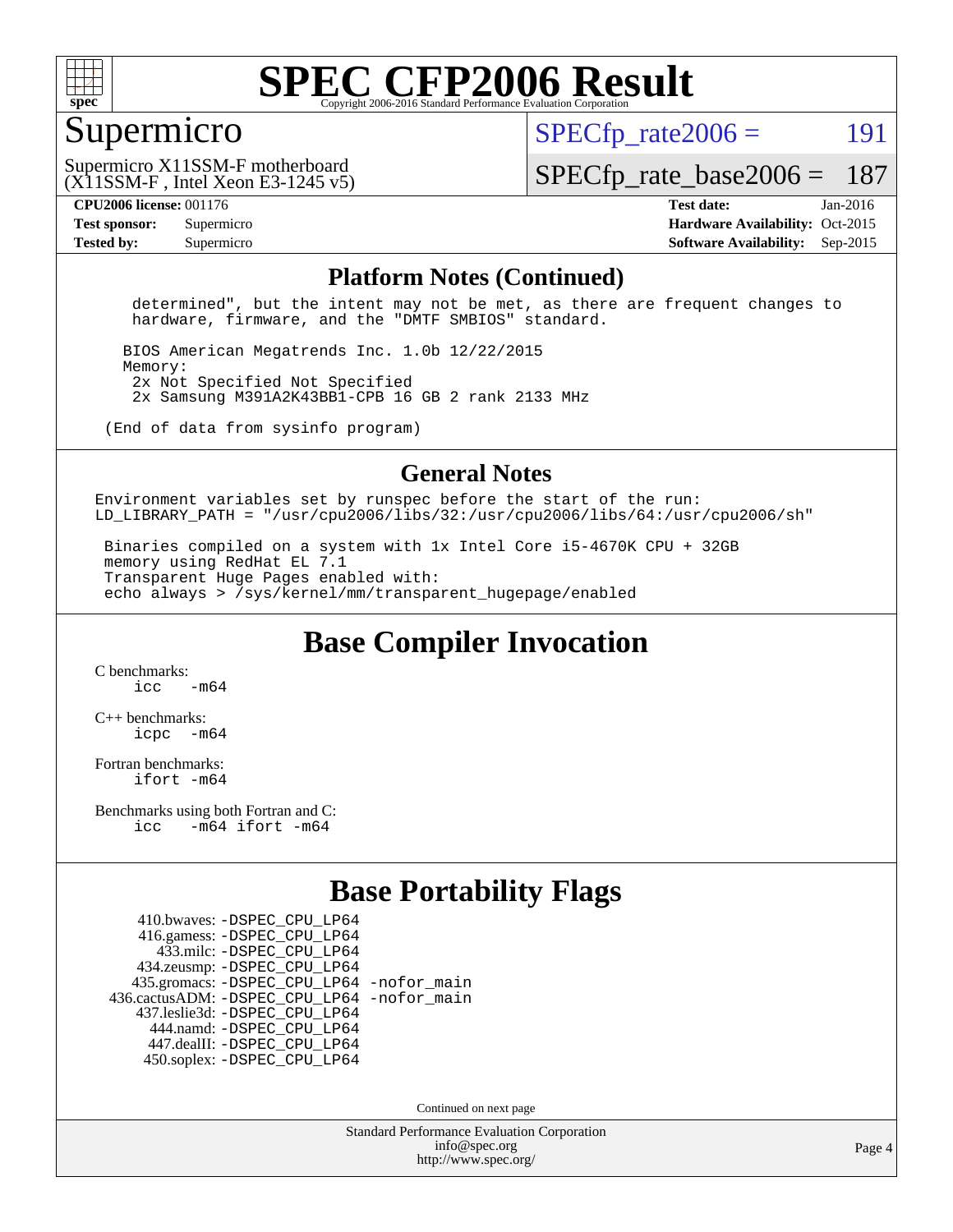

### Supermicro

 $SPECTp\_rate2006 = 191$ 

(X11SSM-F , Intel Xeon E3-1245 v5) Supermicro X11SSM-F motherboard

[SPECfp\\_rate\\_base2006 =](http://www.spec.org/auto/cpu2006/Docs/result-fields.html#SPECfpratebase2006) 187

**[CPU2006 license:](http://www.spec.org/auto/cpu2006/Docs/result-fields.html#CPU2006license)** 001176 **[Test date:](http://www.spec.org/auto/cpu2006/Docs/result-fields.html#Testdate)** Jan-2016 **[Test sponsor:](http://www.spec.org/auto/cpu2006/Docs/result-fields.html#Testsponsor)** Supermicro Supermicro **[Hardware Availability:](http://www.spec.org/auto/cpu2006/Docs/result-fields.html#HardwareAvailability)** Oct-2015 **[Tested by:](http://www.spec.org/auto/cpu2006/Docs/result-fields.html#Testedby)** Supermicro **Supermicro [Software Availability:](http://www.spec.org/auto/cpu2006/Docs/result-fields.html#SoftwareAvailability)** Sep-2015

### **[Base Portability Flags \(Continued\)](http://www.spec.org/auto/cpu2006/Docs/result-fields.html#BasePortabilityFlags)**

 453.povray: [-DSPEC\\_CPU\\_LP64](http://www.spec.org/cpu2006/results/res2016q1/cpu2006-20160125-38778.flags.html#suite_basePORTABILITY453_povray_DSPEC_CPU_LP64) 454.calculix: [-DSPEC\\_CPU\\_LP64](http://www.spec.org/cpu2006/results/res2016q1/cpu2006-20160125-38778.flags.html#suite_basePORTABILITY454_calculix_DSPEC_CPU_LP64) [-nofor\\_main](http://www.spec.org/cpu2006/results/res2016q1/cpu2006-20160125-38778.flags.html#user_baseLDPORTABILITY454_calculix_f-nofor_main) 459.GemsFDTD: [-DSPEC\\_CPU\\_LP64](http://www.spec.org/cpu2006/results/res2016q1/cpu2006-20160125-38778.flags.html#suite_basePORTABILITY459_GemsFDTD_DSPEC_CPU_LP64)

 465.tonto: [-DSPEC\\_CPU\\_LP64](http://www.spec.org/cpu2006/results/res2016q1/cpu2006-20160125-38778.flags.html#suite_basePORTABILITY465_tonto_DSPEC_CPU_LP64) 470.lbm: [-DSPEC\\_CPU\\_LP64](http://www.spec.org/cpu2006/results/res2016q1/cpu2006-20160125-38778.flags.html#suite_basePORTABILITY470_lbm_DSPEC_CPU_LP64)

 481.wrf: [-DSPEC\\_CPU\\_LP64](http://www.spec.org/cpu2006/results/res2016q1/cpu2006-20160125-38778.flags.html#suite_basePORTABILITY481_wrf_DSPEC_CPU_LP64) [-DSPEC\\_CPU\\_CASE\\_FLAG](http://www.spec.org/cpu2006/results/res2016q1/cpu2006-20160125-38778.flags.html#b481.wrf_baseCPORTABILITY_DSPEC_CPU_CASE_FLAG) [-DSPEC\\_CPU\\_LINUX](http://www.spec.org/cpu2006/results/res2016q1/cpu2006-20160125-38778.flags.html#b481.wrf_baseCPORTABILITY_DSPEC_CPU_LINUX) 482.sphinx3: [-DSPEC\\_CPU\\_LP64](http://www.spec.org/cpu2006/results/res2016q1/cpu2006-20160125-38778.flags.html#suite_basePORTABILITY482_sphinx3_DSPEC_CPU_LP64)

#### **[Base Optimization Flags](http://www.spec.org/auto/cpu2006/Docs/result-fields.html#BaseOptimizationFlags)**

[C benchmarks](http://www.spec.org/auto/cpu2006/Docs/result-fields.html#Cbenchmarks):

[-xCORE-AVX2](http://www.spec.org/cpu2006/results/res2016q1/cpu2006-20160125-38778.flags.html#user_CCbase_f-xAVX2_5f5fc0cbe2c9f62c816d3e45806c70d7) [-ipo](http://www.spec.org/cpu2006/results/res2016q1/cpu2006-20160125-38778.flags.html#user_CCbase_f-ipo) [-O3](http://www.spec.org/cpu2006/results/res2016q1/cpu2006-20160125-38778.flags.html#user_CCbase_f-O3) [-no-prec-div](http://www.spec.org/cpu2006/results/res2016q1/cpu2006-20160125-38778.flags.html#user_CCbase_f-no-prec-div) [-opt-prefetch](http://www.spec.org/cpu2006/results/res2016q1/cpu2006-20160125-38778.flags.html#user_CCbase_f-opt-prefetch) [-auto-p32](http://www.spec.org/cpu2006/results/res2016q1/cpu2006-20160125-38778.flags.html#user_CCbase_f-auto-p32) [-ansi-alias](http://www.spec.org/cpu2006/results/res2016q1/cpu2006-20160125-38778.flags.html#user_CCbase_f-ansi-alias) [-opt-mem-layout-trans=3](http://www.spec.org/cpu2006/results/res2016q1/cpu2006-20160125-38778.flags.html#user_CCbase_f-opt-mem-layout-trans_a7b82ad4bd7abf52556d4961a2ae94d5)

[C++ benchmarks:](http://www.spec.org/auto/cpu2006/Docs/result-fields.html#CXXbenchmarks)

[-xCORE-AVX2](http://www.spec.org/cpu2006/results/res2016q1/cpu2006-20160125-38778.flags.html#user_CXXbase_f-xAVX2_5f5fc0cbe2c9f62c816d3e45806c70d7) [-ipo](http://www.spec.org/cpu2006/results/res2016q1/cpu2006-20160125-38778.flags.html#user_CXXbase_f-ipo) [-O3](http://www.spec.org/cpu2006/results/res2016q1/cpu2006-20160125-38778.flags.html#user_CXXbase_f-O3) [-no-prec-div](http://www.spec.org/cpu2006/results/res2016q1/cpu2006-20160125-38778.flags.html#user_CXXbase_f-no-prec-div) [-opt-prefetch](http://www.spec.org/cpu2006/results/res2016q1/cpu2006-20160125-38778.flags.html#user_CXXbase_f-opt-prefetch) [-auto-p32](http://www.spec.org/cpu2006/results/res2016q1/cpu2006-20160125-38778.flags.html#user_CXXbase_f-auto-p32) [-ansi-alias](http://www.spec.org/cpu2006/results/res2016q1/cpu2006-20160125-38778.flags.html#user_CXXbase_f-ansi-alias) [-opt-mem-layout-trans=3](http://www.spec.org/cpu2006/results/res2016q1/cpu2006-20160125-38778.flags.html#user_CXXbase_f-opt-mem-layout-trans_a7b82ad4bd7abf52556d4961a2ae94d5)

[Fortran benchmarks](http://www.spec.org/auto/cpu2006/Docs/result-fields.html#Fortranbenchmarks): [-xCORE-AVX2](http://www.spec.org/cpu2006/results/res2016q1/cpu2006-20160125-38778.flags.html#user_FCbase_f-xAVX2_5f5fc0cbe2c9f62c816d3e45806c70d7) [-ipo](http://www.spec.org/cpu2006/results/res2016q1/cpu2006-20160125-38778.flags.html#user_FCbase_f-ipo) [-O3](http://www.spec.org/cpu2006/results/res2016q1/cpu2006-20160125-38778.flags.html#user_FCbase_f-O3) [-no-prec-div](http://www.spec.org/cpu2006/results/res2016q1/cpu2006-20160125-38778.flags.html#user_FCbase_f-no-prec-div) [-opt-prefetch](http://www.spec.org/cpu2006/results/res2016q1/cpu2006-20160125-38778.flags.html#user_FCbase_f-opt-prefetch)

[Benchmarks using both Fortran and C](http://www.spec.org/auto/cpu2006/Docs/result-fields.html#BenchmarksusingbothFortranandC): [-xCORE-AVX2](http://www.spec.org/cpu2006/results/res2016q1/cpu2006-20160125-38778.flags.html#user_CC_FCbase_f-xAVX2_5f5fc0cbe2c9f62c816d3e45806c70d7) [-ipo](http://www.spec.org/cpu2006/results/res2016q1/cpu2006-20160125-38778.flags.html#user_CC_FCbase_f-ipo) [-O3](http://www.spec.org/cpu2006/results/res2016q1/cpu2006-20160125-38778.flags.html#user_CC_FCbase_f-O3) [-no-prec-div](http://www.spec.org/cpu2006/results/res2016q1/cpu2006-20160125-38778.flags.html#user_CC_FCbase_f-no-prec-div) [-opt-prefetch](http://www.spec.org/cpu2006/results/res2016q1/cpu2006-20160125-38778.flags.html#user_CC_FCbase_f-opt-prefetch) [-auto-p32](http://www.spec.org/cpu2006/results/res2016q1/cpu2006-20160125-38778.flags.html#user_CC_FCbase_f-auto-p32) [-ansi-alias](http://www.spec.org/cpu2006/results/res2016q1/cpu2006-20160125-38778.flags.html#user_CC_FCbase_f-ansi-alias) [-opt-mem-layout-trans=3](http://www.spec.org/cpu2006/results/res2016q1/cpu2006-20160125-38778.flags.html#user_CC_FCbase_f-opt-mem-layout-trans_a7b82ad4bd7abf52556d4961a2ae94d5)

### **[Peak Compiler Invocation](http://www.spec.org/auto/cpu2006/Docs/result-fields.html#PeakCompilerInvocation)**

[C benchmarks](http://www.spec.org/auto/cpu2006/Docs/result-fields.html#Cbenchmarks):  $\text{icc}$   $-\text{m64}$ 

[C++ benchmarks \(except as noted below\):](http://www.spec.org/auto/cpu2006/Docs/result-fields.html#CXXbenchmarksexceptasnotedbelow) [icpc -m64](http://www.spec.org/cpu2006/results/res2016q1/cpu2006-20160125-38778.flags.html#user_CXXpeak_intel_icpc_64bit_bedb90c1146cab66620883ef4f41a67e)

450.soplex: [icpc -m32 -L/opt/intel/compilers\\_and\\_libraries\\_2016/linux/compiler/lib/ia32\\_lin](http://www.spec.org/cpu2006/results/res2016q1/cpu2006-20160125-38778.flags.html#user_peakCXXLD450_soplex_intel_icpc_b4f50a394bdb4597aa5879c16bc3f5c5)

[Fortran benchmarks](http://www.spec.org/auto/cpu2006/Docs/result-fields.html#Fortranbenchmarks): [ifort -m64](http://www.spec.org/cpu2006/results/res2016q1/cpu2006-20160125-38778.flags.html#user_FCpeak_intel_ifort_64bit_ee9d0fb25645d0210d97eb0527dcc06e)

[Benchmarks using both Fortran and C](http://www.spec.org/auto/cpu2006/Docs/result-fields.html#BenchmarksusingbothFortranandC): [icc -m64](http://www.spec.org/cpu2006/results/res2016q1/cpu2006-20160125-38778.flags.html#user_CC_FCpeak_intel_icc_64bit_0b7121f5ab7cfabee23d88897260401c) [ifort -m64](http://www.spec.org/cpu2006/results/res2016q1/cpu2006-20160125-38778.flags.html#user_CC_FCpeak_intel_ifort_64bit_ee9d0fb25645d0210d97eb0527dcc06e)

> Standard Performance Evaluation Corporation [info@spec.org](mailto:info@spec.org) <http://www.spec.org/>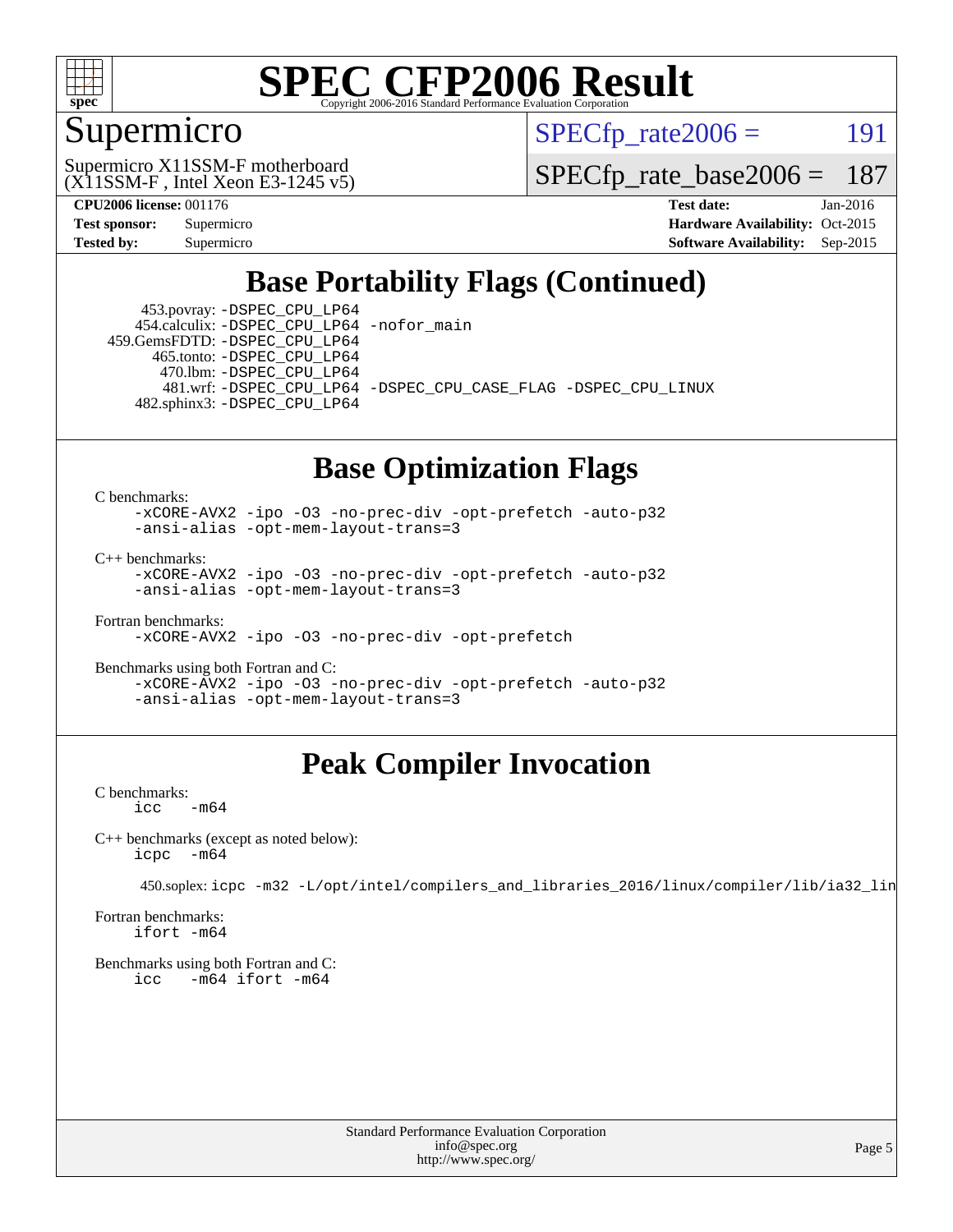

### Supermicro

 $SPECTp\_rate2006 = 191$ 

(X11SSM-F , Intel Xeon E3-1245 v5) Supermicro X11SSM-F motherboard

[SPECfp\\_rate\\_base2006 =](http://www.spec.org/auto/cpu2006/Docs/result-fields.html#SPECfpratebase2006) 187

| <b>Test sponsor:</b> | Supermicro |
|----------------------|------------|
| <b>Tested by:</b>    | Supermicro |

**[CPU2006 license:](http://www.spec.org/auto/cpu2006/Docs/result-fields.html#CPU2006license)** 001176 **[Test date:](http://www.spec.org/auto/cpu2006/Docs/result-fields.html#Testdate)** Jan-2016 **[Hardware Availability:](http://www.spec.org/auto/cpu2006/Docs/result-fields.html#HardwareAvailability)** Oct-2015 **[Software Availability:](http://www.spec.org/auto/cpu2006/Docs/result-fields.html#SoftwareAvailability)** Sep-2015

#### **[Peak Portability Flags](http://www.spec.org/auto/cpu2006/Docs/result-fields.html#PeakPortabilityFlags)**

 410.bwaves: [-DSPEC\\_CPU\\_LP64](http://www.spec.org/cpu2006/results/res2016q1/cpu2006-20160125-38778.flags.html#suite_peakPORTABILITY410_bwaves_DSPEC_CPU_LP64) 416.gamess: [-DSPEC\\_CPU\\_LP64](http://www.spec.org/cpu2006/results/res2016q1/cpu2006-20160125-38778.flags.html#suite_peakPORTABILITY416_gamess_DSPEC_CPU_LP64) 433.milc: [-DSPEC\\_CPU\\_LP64](http://www.spec.org/cpu2006/results/res2016q1/cpu2006-20160125-38778.flags.html#suite_peakPORTABILITY433_milc_DSPEC_CPU_LP64) 434.zeusmp: [-DSPEC\\_CPU\\_LP64](http://www.spec.org/cpu2006/results/res2016q1/cpu2006-20160125-38778.flags.html#suite_peakPORTABILITY434_zeusmp_DSPEC_CPU_LP64) 435.gromacs: [-DSPEC\\_CPU\\_LP64](http://www.spec.org/cpu2006/results/res2016q1/cpu2006-20160125-38778.flags.html#suite_peakPORTABILITY435_gromacs_DSPEC_CPU_LP64) [-nofor\\_main](http://www.spec.org/cpu2006/results/res2016q1/cpu2006-20160125-38778.flags.html#user_peakLDPORTABILITY435_gromacs_f-nofor_main) 436.cactusADM: [-DSPEC\\_CPU\\_LP64](http://www.spec.org/cpu2006/results/res2016q1/cpu2006-20160125-38778.flags.html#suite_peakPORTABILITY436_cactusADM_DSPEC_CPU_LP64) [-nofor\\_main](http://www.spec.org/cpu2006/results/res2016q1/cpu2006-20160125-38778.flags.html#user_peakLDPORTABILITY436_cactusADM_f-nofor_main) 437.leslie3d: [-DSPEC\\_CPU\\_LP64](http://www.spec.org/cpu2006/results/res2016q1/cpu2006-20160125-38778.flags.html#suite_peakPORTABILITY437_leslie3d_DSPEC_CPU_LP64) 444.namd: [-DSPEC\\_CPU\\_LP64](http://www.spec.org/cpu2006/results/res2016q1/cpu2006-20160125-38778.flags.html#suite_peakPORTABILITY444_namd_DSPEC_CPU_LP64) 447.dealII: [-DSPEC\\_CPU\\_LP64](http://www.spec.org/cpu2006/results/res2016q1/cpu2006-20160125-38778.flags.html#suite_peakPORTABILITY447_dealII_DSPEC_CPU_LP64) 450.soplex: [-D\\_FILE\\_OFFSET\\_BITS=64](http://www.spec.org/cpu2006/results/res2016q1/cpu2006-20160125-38778.flags.html#user_peakPORTABILITY450_soplex_file_offset_bits_64_438cf9856305ebd76870a2c6dc2689ab) 453.povray: [-DSPEC\\_CPU\\_LP64](http://www.spec.org/cpu2006/results/res2016q1/cpu2006-20160125-38778.flags.html#suite_peakPORTABILITY453_povray_DSPEC_CPU_LP64) 454.calculix: [-DSPEC\\_CPU\\_LP64](http://www.spec.org/cpu2006/results/res2016q1/cpu2006-20160125-38778.flags.html#suite_peakPORTABILITY454_calculix_DSPEC_CPU_LP64) [-nofor\\_main](http://www.spec.org/cpu2006/results/res2016q1/cpu2006-20160125-38778.flags.html#user_peakLDPORTABILITY454_calculix_f-nofor_main) 459.GemsFDTD: [-DSPEC\\_CPU\\_LP64](http://www.spec.org/cpu2006/results/res2016q1/cpu2006-20160125-38778.flags.html#suite_peakPORTABILITY459_GemsFDTD_DSPEC_CPU_LP64) 465.tonto: [-DSPEC\\_CPU\\_LP64](http://www.spec.org/cpu2006/results/res2016q1/cpu2006-20160125-38778.flags.html#suite_peakPORTABILITY465_tonto_DSPEC_CPU_LP64) 470.lbm: [-DSPEC\\_CPU\\_LP64](http://www.spec.org/cpu2006/results/res2016q1/cpu2006-20160125-38778.flags.html#suite_peakPORTABILITY470_lbm_DSPEC_CPU_LP64) 481.wrf: [-DSPEC\\_CPU\\_LP64](http://www.spec.org/cpu2006/results/res2016q1/cpu2006-20160125-38778.flags.html#suite_peakPORTABILITY481_wrf_DSPEC_CPU_LP64) [-DSPEC\\_CPU\\_CASE\\_FLAG](http://www.spec.org/cpu2006/results/res2016q1/cpu2006-20160125-38778.flags.html#b481.wrf_peakCPORTABILITY_DSPEC_CPU_CASE_FLAG) [-DSPEC\\_CPU\\_LINUX](http://www.spec.org/cpu2006/results/res2016q1/cpu2006-20160125-38778.flags.html#b481.wrf_peakCPORTABILITY_DSPEC_CPU_LINUX) 482.sphinx3: [-DSPEC\\_CPU\\_LP64](http://www.spec.org/cpu2006/results/res2016q1/cpu2006-20160125-38778.flags.html#suite_peakPORTABILITY482_sphinx3_DSPEC_CPU_LP64)

### **[Peak Optimization Flags](http://www.spec.org/auto/cpu2006/Docs/result-fields.html#PeakOptimizationFlags)**

[C benchmarks](http://www.spec.org/auto/cpu2006/Docs/result-fields.html#Cbenchmarks):

 433.milc: basepeak = yes  $470.1$ bm: basepeak = yes  $482$ .sphinx3: basepeak = yes

#### [C++ benchmarks:](http://www.spec.org/auto/cpu2006/Docs/result-fields.html#CXXbenchmarks)

 444.namd: [-xCORE-AVX2](http://www.spec.org/cpu2006/results/res2016q1/cpu2006-20160125-38778.flags.html#user_peakPASS2_CXXFLAGSPASS2_LDFLAGS444_namd_f-xAVX2_5f5fc0cbe2c9f62c816d3e45806c70d7)(pass 2) [-prof-gen:threadsafe](http://www.spec.org/cpu2006/results/res2016q1/cpu2006-20160125-38778.flags.html#user_peakPASS1_CXXFLAGSPASS1_LDFLAGS444_namd_prof_gen_21a26eb79f378b550acd7bec9fe4467a)(pass 1)  $-i\text{po}(pass 2) -03(pass 2) -no-prec-div(pass 2)$  $-i\text{po}(pass 2) -03(pass 2) -no-prec-div(pass 2)$  $-i\text{po}(pass 2) -03(pass 2) -no-prec-div(pass 2)$ [-par-num-threads=1](http://www.spec.org/cpu2006/results/res2016q1/cpu2006-20160125-38778.flags.html#user_peakPASS1_CXXFLAGSPASS1_LDFLAGS444_namd_par_num_threads_786a6ff141b4e9e90432e998842df6c2)(pass 1) [-opt-mem-layout-trans=3](http://www.spec.org/cpu2006/results/res2016q1/cpu2006-20160125-38778.flags.html#user_peakPASS2_CXXFLAGS444_namd_f-opt-mem-layout-trans_a7b82ad4bd7abf52556d4961a2ae94d5)(pass 2) [-prof-use](http://www.spec.org/cpu2006/results/res2016q1/cpu2006-20160125-38778.flags.html#user_peakPASS2_CXXFLAGSPASS2_LDFLAGS444_namd_prof_use_bccf7792157ff70d64e32fe3e1250b55)(pass 2) [-fno-alias](http://www.spec.org/cpu2006/results/res2016q1/cpu2006-20160125-38778.flags.html#user_peakCXXOPTIMIZE444_namd_f-no-alias_694e77f6c5a51e658e82ccff53a9e63a) [-auto-ilp32](http://www.spec.org/cpu2006/results/res2016q1/cpu2006-20160125-38778.flags.html#user_peakCXXOPTIMIZE444_namd_f-auto-ilp32)

447.dealII: basepeak = yes

 450.soplex: [-xCORE-AVX2](http://www.spec.org/cpu2006/results/res2016q1/cpu2006-20160125-38778.flags.html#user_peakPASS2_CXXFLAGSPASS2_LDFLAGS450_soplex_f-xAVX2_5f5fc0cbe2c9f62c816d3e45806c70d7)(pass 2) [-prof-gen:threadsafe](http://www.spec.org/cpu2006/results/res2016q1/cpu2006-20160125-38778.flags.html#user_peakPASS1_CXXFLAGSPASS1_LDFLAGS450_soplex_prof_gen_21a26eb79f378b550acd7bec9fe4467a)(pass 1)  $-i\text{po}(pass 2) -\tilde{O}3(pass 2)$  -no- $\bar{p}rec-div(pass 2)$ [-par-num-threads=1](http://www.spec.org/cpu2006/results/res2016q1/cpu2006-20160125-38778.flags.html#user_peakPASS1_CXXFLAGSPASS1_LDFLAGS450_soplex_par_num_threads_786a6ff141b4e9e90432e998842df6c2)(pass 1) [-opt-mem-layout-trans=3](http://www.spec.org/cpu2006/results/res2016q1/cpu2006-20160125-38778.flags.html#user_peakPASS2_CXXFLAGS450_soplex_f-opt-mem-layout-trans_a7b82ad4bd7abf52556d4961a2ae94d5)(pass 2) [-prof-use](http://www.spec.org/cpu2006/results/res2016q1/cpu2006-20160125-38778.flags.html#user_peakPASS2_CXXFLAGSPASS2_LDFLAGS450_soplex_prof_use_bccf7792157ff70d64e32fe3e1250b55)(pass 2) [-opt-malloc-options=3](http://www.spec.org/cpu2006/results/res2016q1/cpu2006-20160125-38778.flags.html#user_peakOPTIMIZE450_soplex_f-opt-malloc-options_13ab9b803cf986b4ee62f0a5998c2238)

```
 453.povray: -xCORE-AVX2(pass 2) -prof-gen:threadsafe(pass 1)
-no-prec-div(pass 2)-par-num-threads=1(pass 1) -opt-mem-layout-trans=3(pass 2)
-prof-use(pass 2) -unroll4 -ansi-alias
```
Continued on next page

```
Standard Performance Evaluation Corporation
      info@spec.org
   http://www.spec.org/
```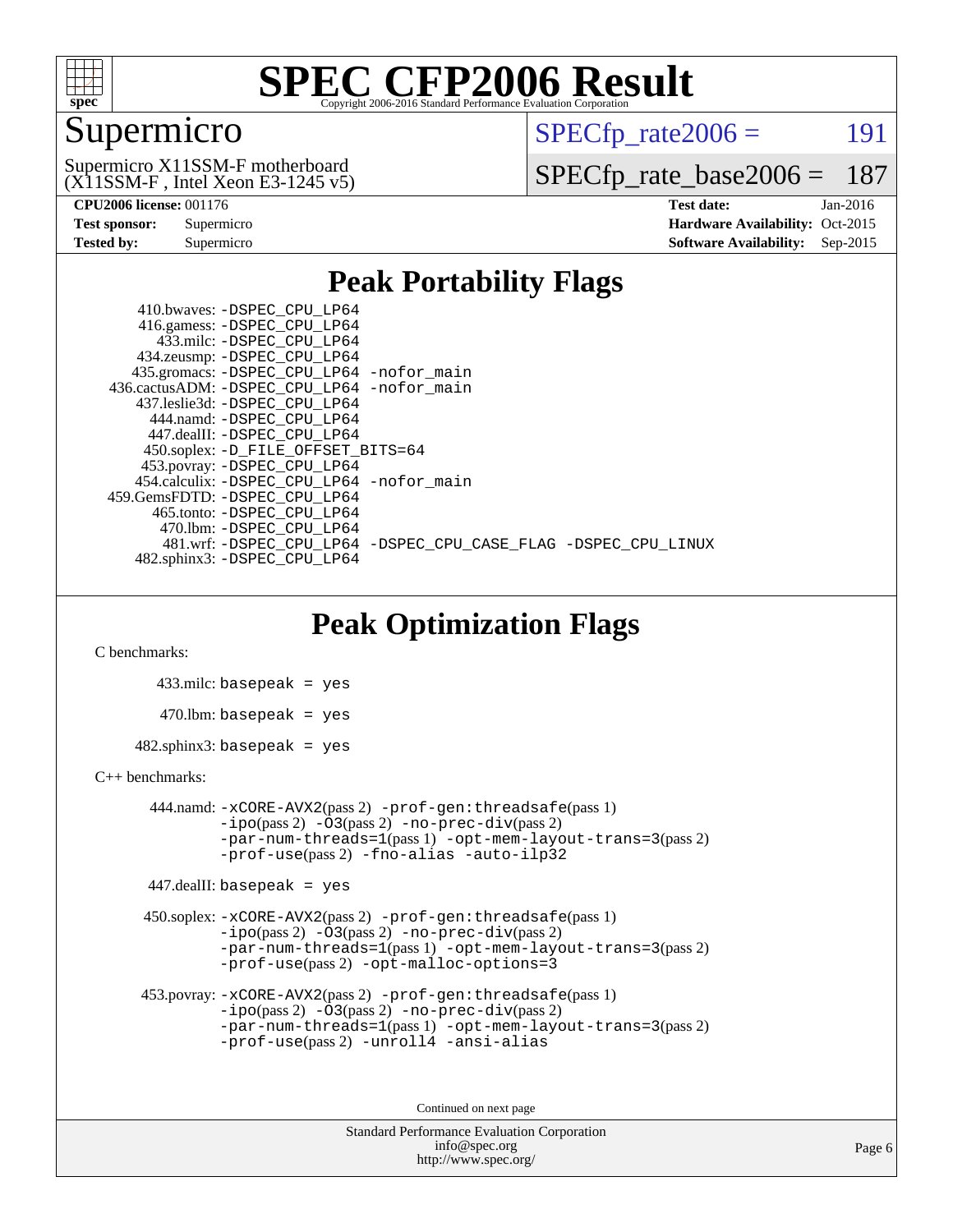

#### Supermicro

 $SPECTp\_rate2006 = 191$ 

(X11SSM-F , Intel Xeon E3-1245 v5) Supermicro X11SSM-F motherboard

[SPECfp\\_rate\\_base2006 =](http://www.spec.org/auto/cpu2006/Docs/result-fields.html#SPECfpratebase2006) 187

**[CPU2006 license:](http://www.spec.org/auto/cpu2006/Docs/result-fields.html#CPU2006license)** 001176 **[Test date:](http://www.spec.org/auto/cpu2006/Docs/result-fields.html#Testdate)** Jan-2016 **[Test sponsor:](http://www.spec.org/auto/cpu2006/Docs/result-fields.html#Testsponsor)** Supermicro Supermicro **[Hardware Availability:](http://www.spec.org/auto/cpu2006/Docs/result-fields.html#HardwareAvailability)** Oct-2015 **[Tested by:](http://www.spec.org/auto/cpu2006/Docs/result-fields.html#Testedby)** Supermicro **Supermicro [Software Availability:](http://www.spec.org/auto/cpu2006/Docs/result-fields.html#SoftwareAvailability)** Sep-2015

### **[Peak Optimization Flags \(Continued\)](http://www.spec.org/auto/cpu2006/Docs/result-fields.html#PeakOptimizationFlags)**

[Fortran benchmarks](http://www.spec.org/auto/cpu2006/Docs/result-fields.html#Fortranbenchmarks):

 $410.bwaves: basepeak = yes$  416.gamess: [-xCORE-AVX2](http://www.spec.org/cpu2006/results/res2016q1/cpu2006-20160125-38778.flags.html#user_peakPASS2_FFLAGSPASS2_LDFLAGS416_gamess_f-xAVX2_5f5fc0cbe2c9f62c816d3e45806c70d7)(pass 2) [-prof-gen:threadsafe](http://www.spec.org/cpu2006/results/res2016q1/cpu2006-20160125-38778.flags.html#user_peakPASS1_FFLAGSPASS1_LDFLAGS416_gamess_prof_gen_21a26eb79f378b550acd7bec9fe4467a)(pass 1) [-ipo](http://www.spec.org/cpu2006/results/res2016q1/cpu2006-20160125-38778.flags.html#user_peakPASS2_FFLAGSPASS2_LDFLAGS416_gamess_f-ipo)(pass 2) [-O3](http://www.spec.org/cpu2006/results/res2016q1/cpu2006-20160125-38778.flags.html#user_peakPASS2_FFLAGSPASS2_LDFLAGS416_gamess_f-O3)(pass 2) [-no-prec-div](http://www.spec.org/cpu2006/results/res2016q1/cpu2006-20160125-38778.flags.html#user_peakPASS2_FFLAGSPASS2_LDFLAGS416_gamess_f-no-prec-div)(pass 2) [-par-num-threads=1](http://www.spec.org/cpu2006/results/res2016q1/cpu2006-20160125-38778.flags.html#user_peakPASS1_FFLAGSPASS1_LDFLAGS416_gamess_par_num_threads_786a6ff141b4e9e90432e998842df6c2)(pass 1) [-prof-use](http://www.spec.org/cpu2006/results/res2016q1/cpu2006-20160125-38778.flags.html#user_peakPASS2_FFLAGSPASS2_LDFLAGS416_gamess_prof_use_bccf7792157ff70d64e32fe3e1250b55)(pass 2) [-unroll2](http://www.spec.org/cpu2006/results/res2016q1/cpu2006-20160125-38778.flags.html#user_peakOPTIMIZE416_gamess_f-unroll_784dae83bebfb236979b41d2422d7ec2) [-inline-level=0](http://www.spec.org/cpu2006/results/res2016q1/cpu2006-20160125-38778.flags.html#user_peakOPTIMIZE416_gamess_f-inline-level_318d07a09274ad25e8d15dbfaa68ba50) [-scalar-rep-](http://www.spec.org/cpu2006/results/res2016q1/cpu2006-20160125-38778.flags.html#user_peakOPTIMIZE416_gamess_f-disablescalarrep_abbcad04450fb118e4809c81d83c8a1d) 434.zeusmp: basepeak = yes 437.leslie3d: basepeak = yes 459.GemsFDTD: basepeak = yes 465.tonto: [-xCORE-AVX2](http://www.spec.org/cpu2006/results/res2016q1/cpu2006-20160125-38778.flags.html#user_peakPASS2_FFLAGSPASS2_LDFLAGS465_tonto_f-xAVX2_5f5fc0cbe2c9f62c816d3e45806c70d7)(pass 2) [-prof-gen:threadsafe](http://www.spec.org/cpu2006/results/res2016q1/cpu2006-20160125-38778.flags.html#user_peakPASS1_FFLAGSPASS1_LDFLAGS465_tonto_prof_gen_21a26eb79f378b550acd7bec9fe4467a)(pass 1)  $-ipo(pass 2)$  $-ipo(pass 2)$   $-03(pass 2)$   $-no-prec-div(pass 2)$  $-no-prec-div(pass 2)$ [-par-num-threads=1](http://www.spec.org/cpu2006/results/res2016q1/cpu2006-20160125-38778.flags.html#user_peakPASS1_FFLAGSPASS1_LDFLAGS465_tonto_par_num_threads_786a6ff141b4e9e90432e998842df6c2)(pass 1) [-prof-use](http://www.spec.org/cpu2006/results/res2016q1/cpu2006-20160125-38778.flags.html#user_peakPASS2_FFLAGSPASS2_LDFLAGS465_tonto_prof_use_bccf7792157ff70d64e32fe3e1250b55)(pass 2) [-unroll4](http://www.spec.org/cpu2006/results/res2016q1/cpu2006-20160125-38778.flags.html#user_peakOPTIMIZE465_tonto_f-unroll_4e5e4ed65b7fd20bdcd365bec371b81f) [-auto](http://www.spec.org/cpu2006/results/res2016q1/cpu2006-20160125-38778.flags.html#user_peakOPTIMIZE465_tonto_f-auto) [-inline-calloc](http://www.spec.org/cpu2006/results/res2016q1/cpu2006-20160125-38778.flags.html#user_peakOPTIMIZE465_tonto_f-inline-calloc) [-opt-malloc-options=3](http://www.spec.org/cpu2006/results/res2016q1/cpu2006-20160125-38778.flags.html#user_peakOPTIMIZE465_tonto_f-opt-malloc-options_13ab9b803cf986b4ee62f0a5998c2238) [Benchmarks using both Fortran and C](http://www.spec.org/auto/cpu2006/Docs/result-fields.html#BenchmarksusingbothFortranandC): 435.gromacs: [-xCORE-AVX2](http://www.spec.org/cpu2006/results/res2016q1/cpu2006-20160125-38778.flags.html#user_peakPASS2_CFLAGSPASS2_FFLAGSPASS2_LDFLAGS435_gromacs_f-xAVX2_5f5fc0cbe2c9f62c816d3e45806c70d7)(pass 2) [-prof-gen:threadsafe](http://www.spec.org/cpu2006/results/res2016q1/cpu2006-20160125-38778.flags.html#user_peakPASS1_CFLAGSPASS1_FFLAGSPASS1_LDFLAGS435_gromacs_prof_gen_21a26eb79f378b550acd7bec9fe4467a)(pass 1) [-ipo](http://www.spec.org/cpu2006/results/res2016q1/cpu2006-20160125-38778.flags.html#user_peakPASS2_CFLAGSPASS2_FFLAGSPASS2_LDFLAGS435_gromacs_f-ipo)(pass 2) [-O3](http://www.spec.org/cpu2006/results/res2016q1/cpu2006-20160125-38778.flags.html#user_peakPASS2_CFLAGSPASS2_FFLAGSPASS2_LDFLAGS435_gromacs_f-O3)(pass 2) [-no-prec-div](http://www.spec.org/cpu2006/results/res2016q1/cpu2006-20160125-38778.flags.html#user_peakPASS2_CFLAGSPASS2_FFLAGSPASS2_LDFLAGS435_gromacs_f-no-prec-div)(pass 2) [-par-num-threads=1](http://www.spec.org/cpu2006/results/res2016q1/cpu2006-20160125-38778.flags.html#user_peakPASS1_CFLAGSPASS1_FFLAGSPASS1_LDFLAGS435_gromacs_par_num_threads_786a6ff141b4e9e90432e998842df6c2)(pass 1) [-opt-mem-layout-trans=3](http://www.spec.org/cpu2006/results/res2016q1/cpu2006-20160125-38778.flags.html#user_peakPASS2_CFLAGS435_gromacs_f-opt-mem-layout-trans_a7b82ad4bd7abf52556d4961a2ae94d5)(pass 2) [-prof-use](http://www.spec.org/cpu2006/results/res2016q1/cpu2006-20160125-38778.flags.html#user_peakPASS2_CFLAGSPASS2_FFLAGSPASS2_LDFLAGS435_gromacs_prof_use_bccf7792157ff70d64e32fe3e1250b55)(pass 2) [-opt-prefetch](http://www.spec.org/cpu2006/results/res2016q1/cpu2006-20160125-38778.flags.html#user_peakOPTIMIZE435_gromacs_f-opt-prefetch) [-auto-ilp32](http://www.spec.org/cpu2006/results/res2016q1/cpu2006-20160125-38778.flags.html#user_peakCOPTIMIZE435_gromacs_f-auto-ilp32)  $436.cactusADM:basepeak = yes$  454.calculix: basepeak = yes  $481.$ wrf: basepeak = yes The flags files that were used to format this result can be browsed at <http://www.spec.org/cpu2006/flags/Intel-ic16.0-official-linux64.html> <http://www.spec.org/cpu2006/flags/Supermicro-Platform-Settings-V1.2-revH.html>

You can also download the XML flags sources by saving the following links: <http://www.spec.org/cpu2006/flags/Intel-ic16.0-official-linux64.xml> <http://www.spec.org/cpu2006/flags/Supermicro-Platform-Settings-V1.2-revH.xml>